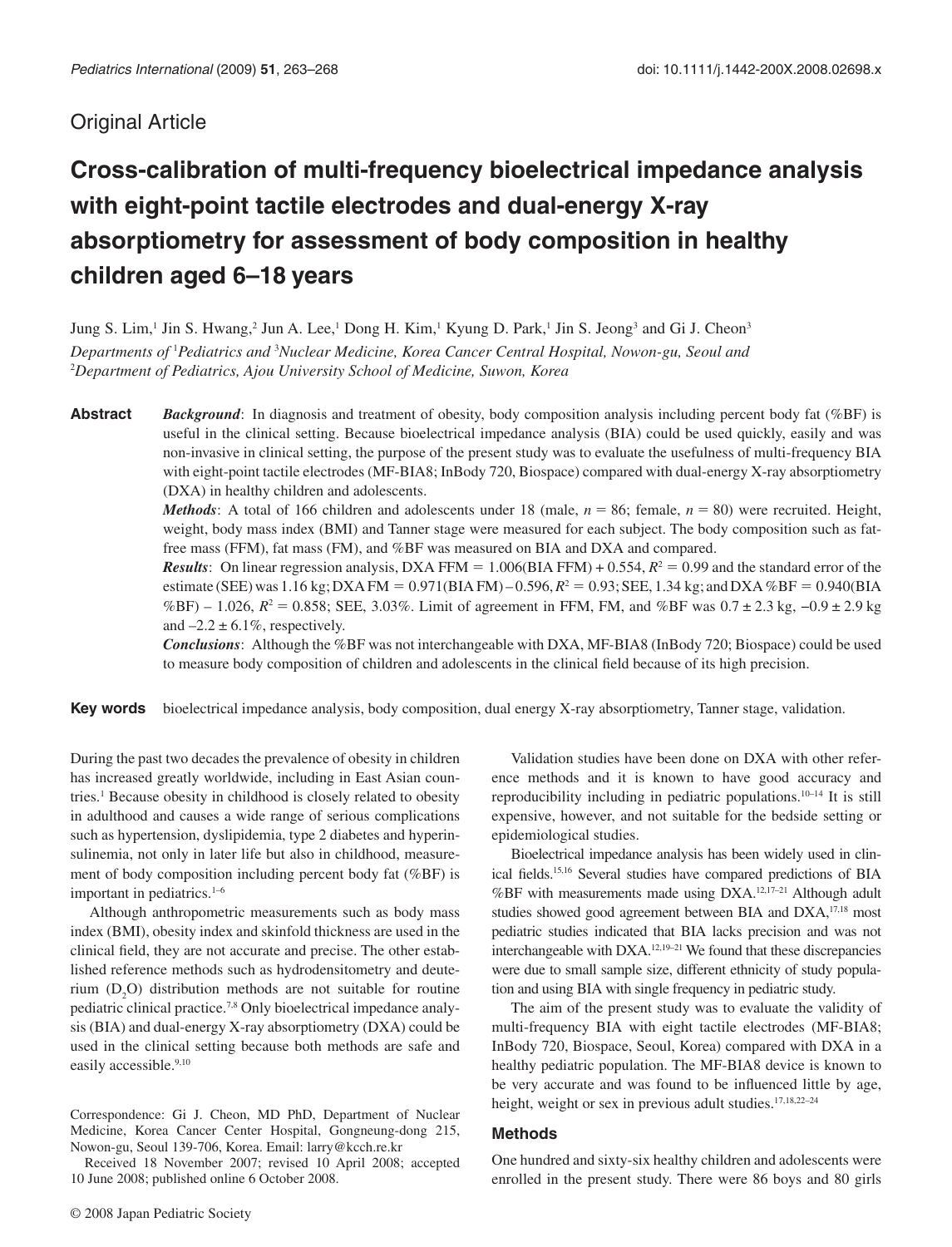**Table 1** Subject characteristics (mean ± SD)

| Variables                | <b>TS1</b>      | <b>TS 2</b>     | TS <sub>3</sub> | TS <sub>4</sub> | TS <sub>5</sub> | Total            |
|--------------------------|-----------------|-----------------|-----------------|-----------------|-----------------|------------------|
| <b>Boys</b>              | $n = 37$        | $n=10$          | $n=10$          | $n=11$          | $n=18$          | $n = 86$         |
| Age (years)              | $8.7 \pm 1.5$   | $11.1 \pm 1.5$  | $12.9 \pm 1.1$  | $14.9 \pm 1.2$  | $15.5 \pm 1.1$  | $11.7 \pm 3.2$   |
| Height (cm)              | $132.4 \pm 8.7$ | $142.9 \pm 6.6$ | $158.7 \pm 8.6$ | $169.4 \pm 5.9$ | $172.5 \pm 4.6$ | $149.8 \pm 18.9$ |
| Weight (kg)              | $31.3 \pm 7.4$  | $36.8 \pm 6.0$  | $53.2 \pm 10.0$ | $56.1 \pm 7.9$  | $63.8 \pm 12.2$ | $44.4 \pm 16.2$  |
| BMI (kg/m <sup>2</sup> ) | $17.9 \pm 2.6$  | $18.6 \pm 1.9$  | $21.4 \pm 3.2$  | $19.8 \pm 2.5$  | $21.8 \pm 3.9$  | $19.5 \pm 3.3$   |
| Girls                    | $n = 25$        | $n=17$          | $n = 8$         | $n=12$          | $n = 18$        | $n = 80$         |
| Age (years)              | $8.2 \pm 1.2$   | $9.7 \pm 1.2$   | $11.0 \pm 1.2$  | $12.8 \pm 1.8$  | $15.2 \pm 1.5$  | $11.1 \pm 3.0$   |
| Height (cm)              | $125.5 \pm 7.6$ | $137.6 \pm 4.8$ | $147.2 \pm 6.8$ | $155.2 \pm 7.2$ | $159.3 \pm 4.6$ | $142.3 \pm 15.0$ |
| Weight (kg)              | $24.0 \pm 3.4$  | $31.6 \pm 4.3$  | $40.6 \pm 8.2$  | $46.1 \pm 10.3$ | $52.8 \pm 5.2$  | $37.1 \pm 12.8$  |
| BMI (kg/m <sup>2</sup> ) | $15.7 \pm 1.3$  | $16.9 \pm 1.9$  | $19.2 \pm 3.5$  | $19.2 \pm 3.1$  | $21.0 \pm 1.8$  | $18.0 \pm 3.0$   |

The mean height, weight and BMI of the subjects did not differ significantly from the Korean standard for the same age. BMI, body mass index; TS, Tanner stage.

between the ages of 6 and 18 years (mean, 11.4 ± 3.1 years). Subjects with chronic disease or medications that would affect body composition were excluded. Weight was measured to the nearest 0.1 kg on electronic scale (150A, Cas, Seoul, Korea) and height was measured to the nearest 0.1 cm using a stadiometer (DS-102, Dong Sahn Jenix, Seoul, Korea). The pediatric endocrinologist assessed Tanner stage (TS). The characteristics of the study subjects are presented in Table 1. The mean height, weight and BMI of the subjects did not differ significantly from the Korean standard for the same age.<sup>25</sup>

 Bioelectrical impedance analysis was performed using multi-frequency BIA with eight tactile electrodes (MF-BIA8; InBody 720, Biospace), after at least 3 h of fasting and voiding before measurements. This analyzer uses an alternating current of 250 mA at a multi-frequency of 1 kHz, 5 kHz, 50 kHz, 250 kHz, 500 kHz and 1000 kHz. It measures segmental impedances at the right arm, left arm, right leg, left leg and trunk for all frequencies, and total body impedance value is calculated by summing the segmental impedance values. It automatically displays measurements of fat-free mass (FFM), fat mass (FM), and %BF. FFM is estimated from total body water, using a prediction equation developed for Asian subjects. The %BF is then calculated using the following equations: FM  $(kg)$  = weight  $(kg)$  – FFM  $(kg)$ ; and  $%BF = FM/weight \times 100\%$ . The measures were made as previously described. 17,18 The subject stood on the footplate with bare feet and held both hand electrodes. It takes 2 min and no specific skills are needed. The precision error of FFM, FM, %BF is <than 2% in 30 subjects.

 Whole-body DXA scans were performed using Lunar Prodigy advance with pediatric software version enCore 2005 9.15.010 (GE Lunar, General Electric, Madison, WI, USA). Each scan provided bone mineral content (BMC), FM, and lean mass (LM) in grams. The %BF is then calculated using the following equations: FFM = BMC + LM;  $%BF = FM/(FFM + FM) \times 100\%$ . A trained technician performed the measurements based on the manufacturer's guidelines. Both DXA and BIA measured body composition of each subject within 1 h. The Institutional Review Board of Korea Cancer Center Hospital approved the present study. Informed consent was obtained from all parents and subjects.

### *Statistical analysis*

 Statistical analysis was performed using SPSS 13.0 (SPSS, Chicago, IL, USA). Results are expressed as mean ± SD except for limit of agreement, which is expressed as mean ± 2 SD. Data were analyzed using linear regression after adjusting gender and TS. In regression analysis the DXA values were the dependent variable and the BIA values were the independent variable. The Bland and Altman method was used to determine the limits of agreement.<sup>26</sup> *P* < 0.05 was considered to be statistically significant.

### **Results**

 The mean FFM, FM and %BF calculated with the instrument's software for DXA and BIA are summarized in Table 2. No difference in FFM, FM and %BF between the two methods was found according to TS adjusted by sex. No difference in FFM, FM or %BF between the two methods was found in either genders. Only %BF difference between BIA and DXA was larger in TS 1 compared to TS 2 and higher  $(-2.96 \pm 2.99 \text{ vs } -1.81 \pm 3.03,$ *P* < 0.05). Thus, all subjects were grouped in subsequent analyses.

 The correlations between BMI and body composition measured on DXA were  $r = 0.704$  ( $P < 0.01$ ),  $r = 0.907$  ( $P < 0.01$ ) and  $r = 0.729$  ( $P < 0.01$ ) for FFM, FM and %BF, respectively. The correlations between BIA and DXA were  $r = 0.995$  $(P < 0.01)$ ,  $r = 0.981$   $(P < 0.01)$  and  $r = 0.926$   $(P < 0.01)$  for FFM, FM and %BF, respectively. Linear regression analysis comparing BIA FFM with DXA FFM is shown in Figure 1(a). The  $R^2$ for this relationship was 0.990 and the standard error of the estimate (SEE) was 1.16 kg. The equation was DXAFFM  $= 1.006$  (BIA FFM) + 0.554 . Although the relationship between FFM on both methods was affected by age and TS, the equation including those variables only increased the  $R^2$  by 0.001. Linear regression analysis of FM is shown in Figure 1(b). The  $R^2$  was 0.934 and the SEE was 1.34 kg. The equation was DXA FM  $= 0.971(BIA \text{ FM}) -$ 0.596. Linear regression analysis of %BF is shown in Figure 1(c) . The  $R^2$  was 0.858 and the SEE was 3.03%. The equation was DXA %BF =  $0.940(BIA$  %BF) – 1.026. Although the relationship between both methods for FM and %BF was affected by weight and BMI, the equation including those variables only increased the  $R^2$  by 0.019 and 0.046, respectively.

 The differences for FFM, FM and %BF between BIA and DXA were analyzed as Bland-Altman plots (Fig. 2). The limits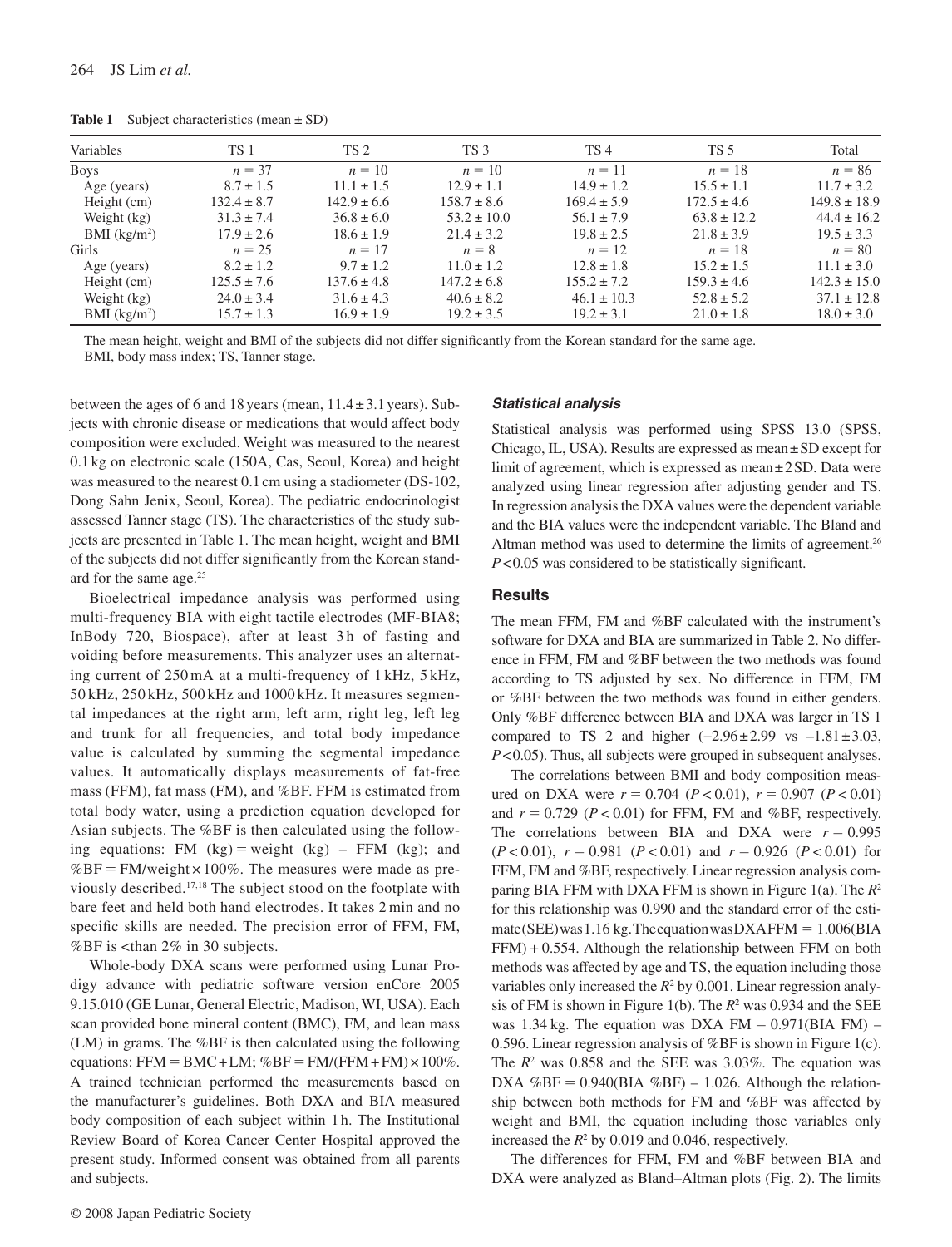| Variables        | TS 1           | TS <sub>2</sub> | TS <sub>3</sub> | TS <sub>4</sub> | TS 5           | Total           |
|------------------|----------------|-----------------|-----------------|-----------------|----------------|-----------------|
| <b>Boys</b>      | $n = 37$       | $n=10$          | $n=10$          | $n=11$          | $n=18$         | $n = 86$        |
| $DXA$ FFM $(kg)$ | $25.5 \pm 4.0$ | $29.4 \pm 2.1$  | $41.1 \pm 7.0$  | $48.8 \pm 4.9$  | $53.1 \pm 6.2$ | $36.5 \pm 12.7$ |
| $BIA$ FFM $(kg)$ | $24.7 \pm 4.0$ | $29.1 \pm 2.5$  | $41.1 \pm 6.7$  | $47.3 \pm 5.7$  | $52.1 \pm 6.7$ | $35.7 \pm 12.7$ |
| DXA FM (kg)      | $5.5 \pm 4.0$  | $7.1 \pm 4.2$   | $12.0 \pm 5.8$  | $7.3 \pm 3.9$   | $11.1 \pm 7.8$ | $7.8 \pm 5.7$   |
| BIA FM (kg)      | $6.6 \pm 4.2$  | $7.7 \pm 4.9$   | $12.1 \pm 6.0$  | $8.8 \pm 3.0$   | $11.7 \pm 7.3$ | $8.7 \pm 5.6$   |
| $DXA$ % $BF$     | $15.9 \pm 8.4$ | $18.5 \pm 7.8$  | $22.0 \pm 8.7$  | $12.5 \pm 5.6$  | $15.9 \pm 8.7$ | $16.5 \pm 8.3$  |
| BIA %BF          | $19.5 \pm 8.6$ | $19.7 \pm 9.5$  | $22.1 \pm 8.9$  | $15.4 \pm 3.8$  | $17.2 \pm 7.9$ | $18.8 \pm 8.2$  |
| Girls            | $n = 25$       | $n = 17$        | $n = 8$         | $n=12$          | $n=18$         | $n = 80$        |
| $DXA$ FFM $(kg)$ | $20.5 \pm 2.7$ | $25.4 \pm 2.4$  | $32.3 \pm 5.5$  | $34.7 \pm 4.3$  | $38.5 \pm 3.9$ | $28.9 \pm 8.0$  |
| $BIA$ FFM $(kg)$ | $20.1 \pm 2.8$ | $24.9 \pm 2.2$  | $31.8 \pm 6.2$  | $34.4 \pm 4.5$  | $37.3 \pm 3.5$ | $28.3 \pm 7.8$  |
| DXA FM (kg)      | $3.4 \pm 1.4$  | $5.8 \pm 2.5$   | $8.7 \pm 5.2$   | $11.0 \pm 6.2$  | $13.9 \pm 3.2$ | $8.0 \pm 5.4$   |
| BIA FM (kg)      | $3.9 \pm 1.5$  | $6.7 \pm 2.8$   | $8.8 \pm 3.2$   | $11.7 \pm 6.2$  | $15.5 \pm 3.0$ | $8.8 \pm 5.5$   |
| $DXA \%BF$       | $14.0 \pm 4.6$ | $18.1 \pm 5.6$  | $20.2 \pm 7.8$  | $22.5 \pm 8.4$  | $26.4 \pm 4.6$ | $19.6 \pm 7.4$  |
| BIA %BF          | $16.1 \pm 5.2$ | $20.6 \pm 5.8$  | $21.5 \pm 5.8$  | $23.8 \pm 7.6$  | $29.2 \pm 4.1$ | $21.7 \pm 7.3$  |

**Table 2** DXA and BIA results of body composition (mean  $\pm$  SD)

 BIA, body impedance analysis; DXA, dual-energy X-ray absorptiometry; FFM, fat-free mass; FM, fat mass; %BF, percent body fat; TS, Tanner stage. No difference of FFM, FM, and %BF was observed between the DXA and BIA according to Tanner stage.

of agreement (mean  $\pm$  2SD) for FFM for both methods were  $-0.69 \pm 2.27$  kg. The limits of agreement for FM and %BF were  $0.85 \pm 2.82$  kg and  $2.25 \pm 6.06\%$ , respectively.

#### **Discussion**

 This comparison study of body composition measured using both BIA and DXA is one of the largest studies of children and adolescent with a wide age range and the same ethnicity. The main finding was that there were significant correlations between FFM, FM and %BF measured on MF-BIA8 and DXA in healthy Korean children. Although the methods were not interchangeable for %BF measurements, both methods are useful and complement each other in the clinical field.

 Body composition analysis, especially %BF, is important for the evaluation of nutritional status and for measuring the effect of intervention in obesity. In the clinical field only BIA and DXA are safe and precise methods. Although BIA is widely used in the bedside setting and in epidemiological studies due to low cost, safety, rapidity and portability,<sup>15,16</sup> there was controversy as to its reliability and validity, especially in children.<sup>12,19-21</sup>

 In the present study, the accuracy and correlations between MF-BIA8 and DXA for FFM, FM, and %BF were greater than those between BMI and DXA. The relationships between MF-BIA8 and DXA were influenced little by sex, age, TS, weight, BMI, %BF compared with other previous studies.

 On linear regression for DXA FFM by BIA FFM, the *R*<sup>2</sup> was 0.990 and the SEE was 1.16 kg. The slope of regression line was not different from 1 and the intercept was only 0.55. In the Bland – Altman plots, the mean difference between the two methods was  $-0.69 \pm 1.16$  kg, which was only  $2.23 \pm 3.33$ % difference. For FM the  $R^2$  was 0.934 and the SEE was 1.34 kg. While the  $R^2$  of %BF was decreased to 0.858 and the SEE was 3.03%. The limits of agreement for %BF in both methods were increased up to  $2.25 \pm 6.00\%$ . Thus the two methods were not interchangeable in %BF. In the present study the %BF difference between the two methods was more remarkable in prepubertal children. Considering that %BF is the ratio of FM and bodyweight, the lower bodyweight of the subjects means that greater %BF error could

occur. Eisenmann *et al.* , reported very poor correlation between BIA and DXA for 3-8 year old children.<sup>21</sup> It was suggested, however, that SEE of 3-4% body fat and 2.0-2.5 kg FFM in body composition is considered ideal.<sup>27,28</sup>

 Bioelectrical impedance analysis is based on electrical impedance measurements as an index of total body water (TBW). TBW is the sum of extracellular water (ECW) and intracellular water (ICW). Previous single-frequency BIA estimated TBW from estimated ECW. Thus many empirical equations are used and it could be influenced by race, sex, age, TS, weight, BMI, %BF and height.<sup>29,30</sup> The impedance is influenced not only by the ratio of ECW and ICW but also by the volume of the body, trunk and extremity lengths.<sup>7</sup> Therefore previous BIA with fewer than four electrodes could not distinguish trunk and extremity impedance. Thus calculated whole body impedance might have error in estimating FFM, considering that the trunk has as much as 50% whole body mass but only influences 10% of total impedance.<sup>31</sup> Considering that children, especially adolescents, have rapid change of height, weight and body composition according to sex, errors would be expected calculation of body composition on single-frequency BIA or with whole body impedance, which estimates FFM from a multiple regression equation using impedance, weight, height and age as independent variables. The recently developed MF-BIA8 (InBody 720, Biospace) solves those problems.<sup>17,18,22-24</sup> It directly calculates ECW and TBW from impedance of low- and highfrequency data and is not influenced by body proportion because it divide the body into five conductors. It is known to be very accurate compared with the other reference methods including hydrodensitometry, deuterium  $(D_2O)$  distribution and DXA in adults.<sup>17,18,22</sup>

 The limitation of the present study was that we did not compare the lean and obese children and adolescents for the same age or TS. However, Sartorio *et al.* reported that MF-BIA8 accurately estimated TBW and ECW in women with a wide range of BMI  $(19.1 - 48.2 \text{ kg/m}^2).^{24}$ 

 The major application of BIA is obesity research and management, and many recent studies reported that compared with DXA, BIA measurement overestimate FM in lean subjects while FM is underestimated in obese subjects. 20,32,33 In the present study the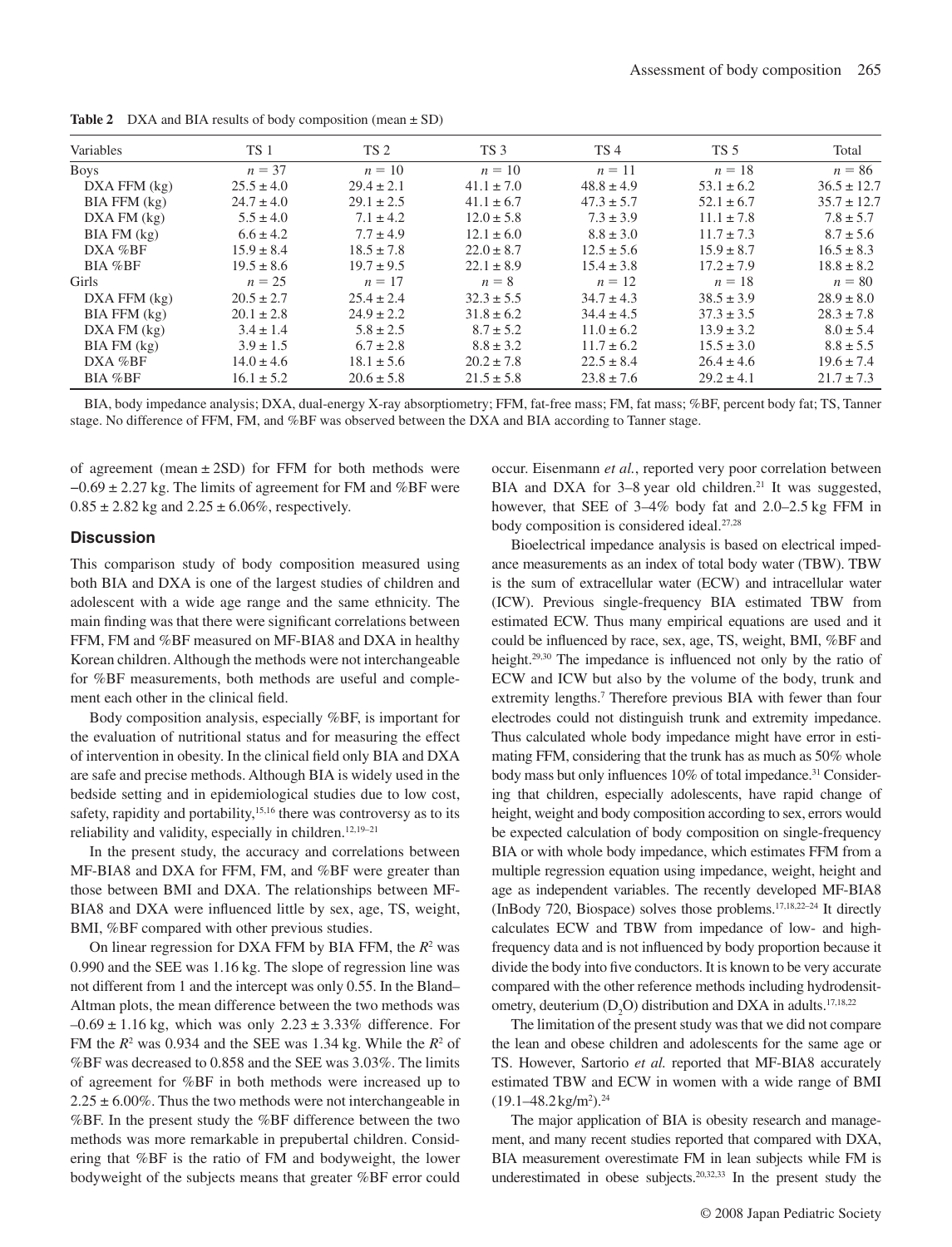

**Fig. 1** Linear regression analysis comparing body compositions by BIA with by DXA in 166 children and adolescents. (a) DXA FFM =  $1.006(BIA$  FFM) + 0.554;  $R^2 = 0.990$ ; standard error of the estimate (SEE)  $= 1.16$  kg. (b) DXA  $FM = 0.971(BIA FM) - 0.596; R<sup>2</sup> =$ 0.934; SEE = 1.34 kg; (c) DXA  $%BF = 0.940(BIA \, %BF) - 1.026; R^2 =$ 0.858; SEE =  $3.03\%$ . BIA, bioelectrical impedance analysis; %BF, percent body fat; DXA, dual-energy X-ray absorptiometry; FM, fat mass; FFM, fat-free mass .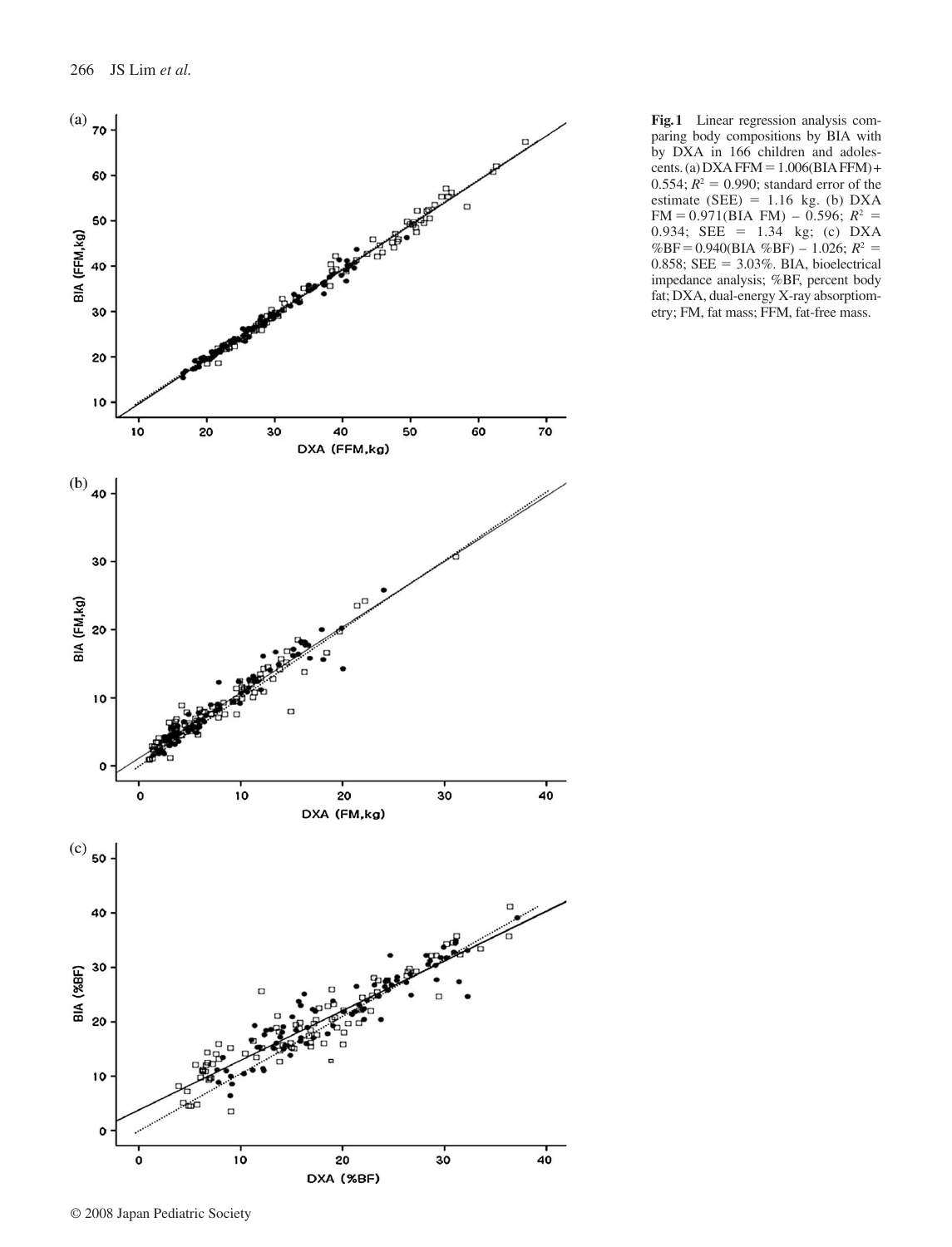**Fig. 2** Bland-Altman plots depicting the difference between DXA and BIA. BIA, bioelectrical impedance analysis; %BF, percent body fat; DXA, dualenergy X-ray absorptiometry; FM, fat mass; FFM, fat-free mass.